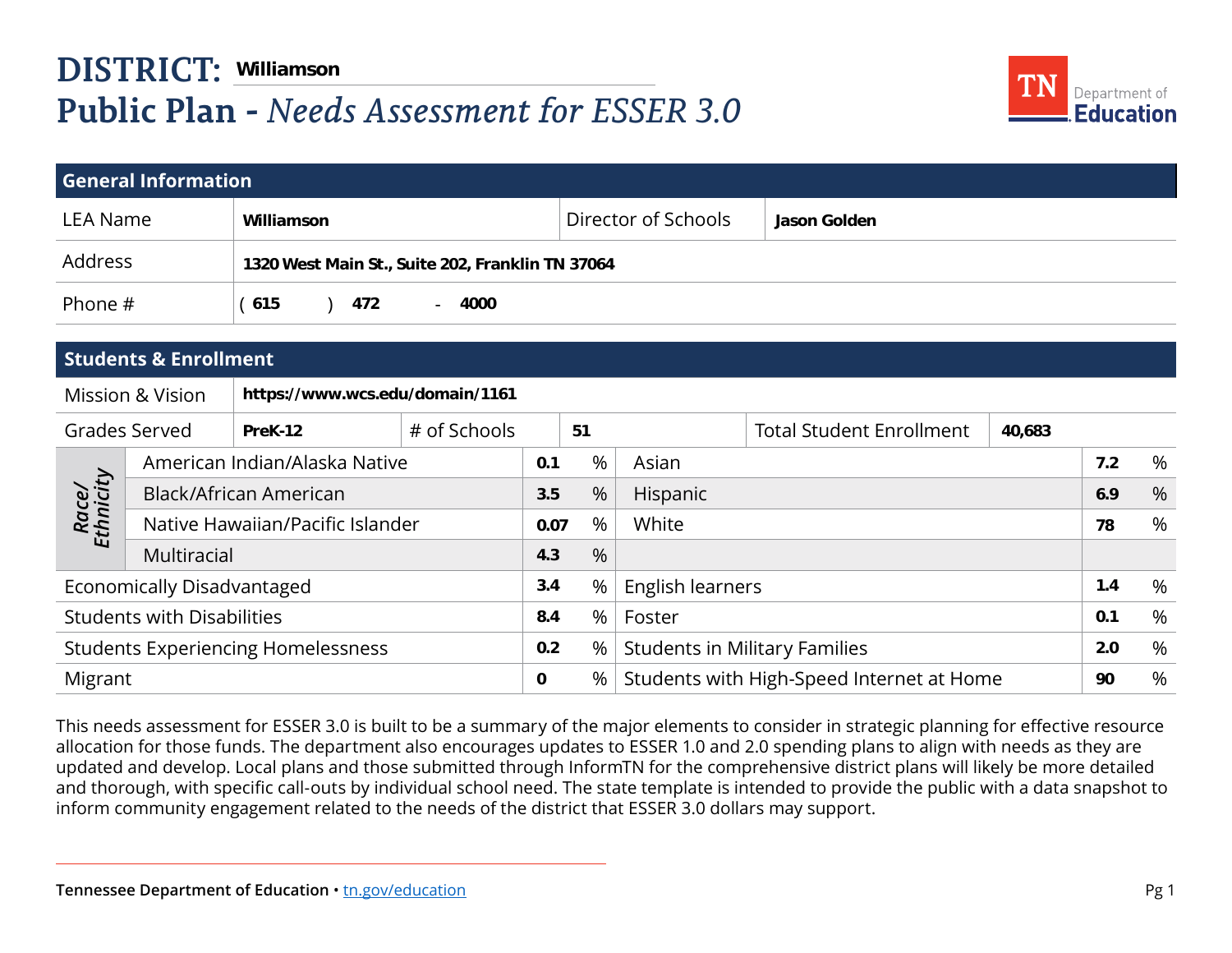| <b>ACADEMICS</b>                               |                                                                                                                                                                                                                                                                                                                              |                                                                                                                                                                                                                                      |
|------------------------------------------------|------------------------------------------------------------------------------------------------------------------------------------------------------------------------------------------------------------------------------------------------------------------------------------------------------------------------------|--------------------------------------------------------------------------------------------------------------------------------------------------------------------------------------------------------------------------------------|
| <b>Topic</b>                                   | <b>Supporting Data and Notes</b>                                                                                                                                                                                                                                                                                             | $\mid$ Interpretation of Data and Identified Needs                                                                                                                                                                                   |
| Kindergarten                                   |                                                                                                                                                                                                                                                                                                                              |                                                                                                                                                                                                                                      |
| 50%+ School Year<br>Remote                     | Provide information on any increase in the number of students whose<br>"first time" experience in a formal school setting will be 2021-2022.                                                                                                                                                                                 | 230 Grade 1 students will have a "first time" experience at a sc                                                                                                                                                                     |
| <b>Instructional Days</b>                      |                                                                                                                                                                                                                                                                                                                              |                                                                                                                                                                                                                                      |
| Days In-Person                                 | Total number of in-person days in the 2020-21 school year (number<br>$\mid$ of days and percent of the year) for elementary, middle, and high $\mid$<br>schools in your district.                                                                                                                                            | Elementary 91% each semester. Middle 71% 1st semester and<br>89% 2nd semester Hinh 67% 1st semester and 94% 2nd                                                                                                                      |
| Days Virtual                                   | Total number of virtual days in the 2020-21 school year (number<br>$\mid$ of days and percent of the year) for elementary, middle, and high $\mid$<br>schools in your district.                                                                                                                                              | Elementary 9% each semester. Middle 29% 1st semester and<br>11% 2nd semester Hinh 33% 1st semester and 6% 2nd                                                                                                                        |
|                                                | Summarize the number of days or weeks schools were closed due<br>to quarantine and how that varied across the district. Differentiate<br>Quarantine Closures   between elementary, middle and high schools and only provide<br>summaries in the context of broad impact (number of students<br>$\mid$ impacted, on average). | This varied widely as we sometimes shifted a single class or<br>grade level to remote and not a whole school. Some schools<br>had no remote times during 2nd semester. 19 elementary<br>المتكافحة والمعارفة وفقهم السفق لهاء والمعار |
| Additional Impacts<br>on Instructional<br>Time | Summarize any other significant impacts on instructional time (more<br>than 5 days). Examples may include: staffing shortages, weather or<br>natural disasters, technology access or issues, etc.                                                                                                                            | We had 8 inclement weather days (snow days) in 2nd<br>semester                                                                                                                                                                       |
| Overall Impact                                 | Summarize engagement in virtual instruction, by grade band. This<br>should include the academic and relational experience during the<br>2020-21 school year.                                                                                                                                                                 | We supported teachers with professional development on<br>nractices to engage students in virtual or remote learning                                                                                                                 |
|                                                | Student Achievement, Instructional Materials and Interventions                                                                                                                                                                                                                                                               |                                                                                                                                                                                                                                      |
| Benchmark Data                                 | Provide the district average for beginning, middle, and end-of-year<br>diagnostic/screener data comparisons. Provide overall data as well<br>as by student group.                                                                                                                                                            | According to our universal screener, K-5 students showed<br>arowth in reading from fall to winter to spring with the                                                                                                                 |
| Literacy                                       | $\mid$ Summarize the impact of early reading compared to previous years.<br>Provide overall data as well as by student group.                                                                                                                                                                                                | With the implementation of a new foundational skills program                                                                                                                                                                         |
| <b>ACT</b>                                     | Summarize ACT data for your district (participation and outcomes)<br>$\mid$ compared to previous years. Provide overall data and by student<br>grout                                                                                                                                                                         | We do not yet have data for the graduating class of 2021, but<br>can look at the fall testing keeping in mind this was a first                                                                                                       |
| Interventions (Above<br>and Beyond RTI)        | Summarize any proactive interventions included in 2020-21 to<br>address potential concerns, as applicable.                                                                                                                                                                                                                   | We provided a robust summer school experience for students i                                                                                                                                                                         |
| School Activities and<br>Enrichmen             | Summarize any impacts on enrichment programs, school activities,<br>  etc. during the 2020-21 school year.                                                                                                                                                                                                                   | We were unable to offer the elementary summer Encore progr                                                                                                                                                                           |

*Remember that a needs assessment is to specifically name those areas where additional support, resources, or attention would positively benefit students. That requires the identification of areas to strengthen as a result of the pandemic. The needs assessment may also include areas that were already focus areas for the district that have been exacerbated as a result of the pandemic and where additional investment may be warranted or beneficial.* **have more students currently in need of Tier 2 and 3**  intervention would positively benefit stadents.<br>iaix also include areas that were already focus ent mav be warran **n** or attention would positively benefit students. **d** also include areas that were already focus **and may be wantuned or beneficial.**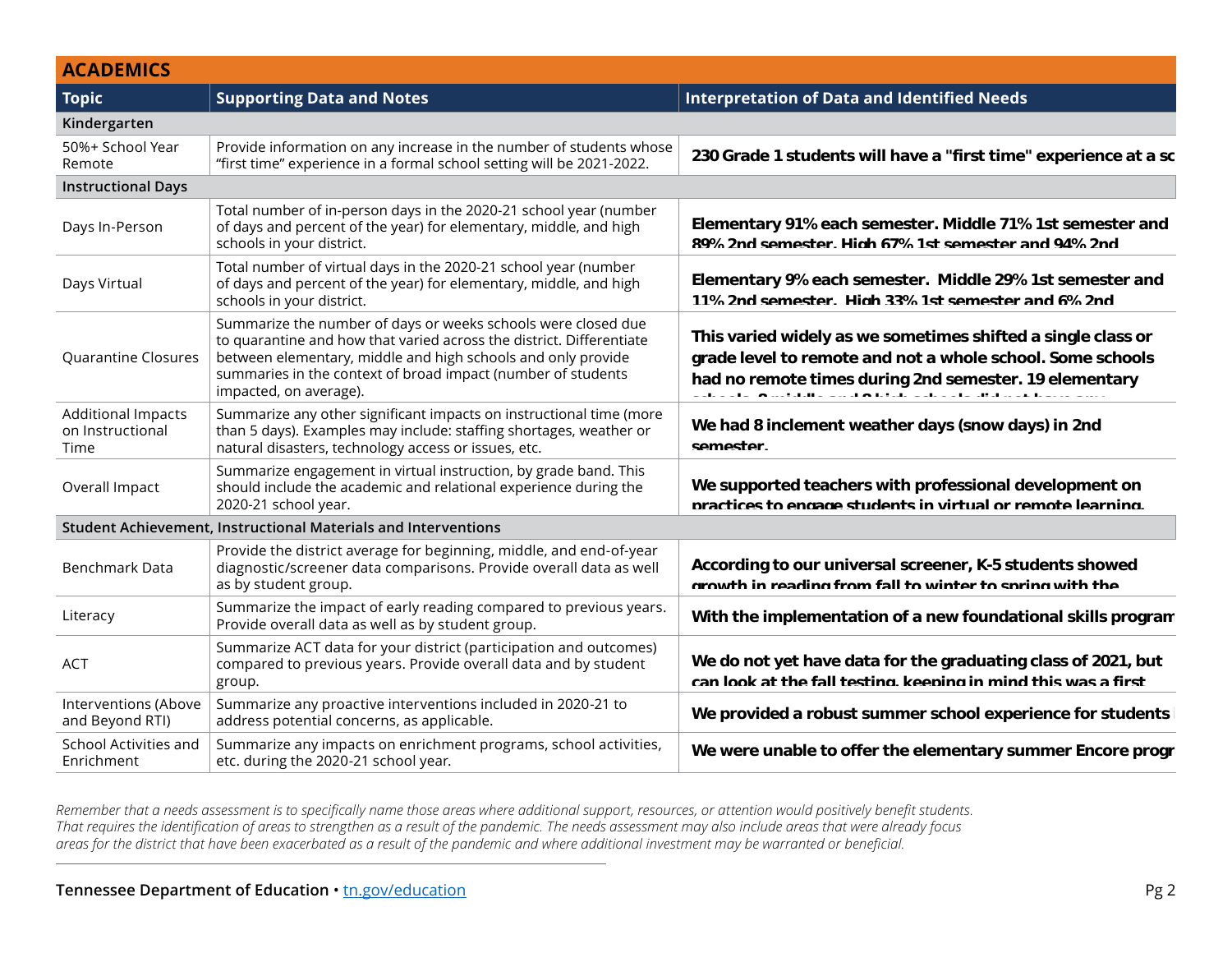## **STUDENT READINESS**

| <b>Topic</b>                                                                         | <b>Supporting Data and Notes</b>                                                                                                                                                                                                                         | <b>Interpretation of Data and Identified Needs</b>                                                                                                                                                                                       |  |  |
|--------------------------------------------------------------------------------------|----------------------------------------------------------------------------------------------------------------------------------------------------------------------------------------------------------------------------------------------------------|------------------------------------------------------------------------------------------------------------------------------------------------------------------------------------------------------------------------------------------|--|--|
| <b>Transitions and Pathways</b>                                                      |                                                                                                                                                                                                                                                          |                                                                                                                                                                                                                                          |  |  |
| Transitions into<br>Middle School                                                    | Summarize challenges for students new to middle school during the<br>2020-21 school year.                                                                                                                                                                | The pandemic created a situation in which students were less<br>engaged with peers which made the transitions to new                                                                                                                     |  |  |
| Transitions from<br>Middle School                                                    | Summarize challenges related to students who are leaving middle<br>school in Spring 2021.                                                                                                                                                                | The pandemic created a situation in which students were less<br>engaged with peers which made the transitions to new                                                                                                                     |  |  |
| Transitions into High<br>School                                                      | Summarize challenges for students new to high school during the<br>2020-21 school year.                                                                                                                                                                  | The pandemic created a situation in which students were less<br>engaged with peers which made the transitions to new                                                                                                                     |  |  |
| <b>Graduation Rates</b>                                                              | Summarize challenges related to students who will graduate in Spring<br>2021 compared to previous years.                                                                                                                                                 | Our graduation rate held strong despite the pandemic, but it<br>took a lot of extra effort by staff students and families to                                                                                                             |  |  |
| Dropout Rates and<br>Disengagement                                                   | Summarize challenges related to expected drop-out rates credit<br>recovery needs or engagement concerns with high school students in<br>the 2020-21 school year compared to previous years.                                                              | We did not see an increase in our dropout rate. There was an<br>increase in failure rates but we addressed that with our                                                                                                                 |  |  |
| <b>CTE</b>                                                                           | Provide any decrease in the number of CTE courses, concentrators,<br>completers, and/or inabilities to participate in coursework needed to<br>fulfill concentrator/completer status due to pandemic restrictions.                                        | We offered our complete suite of courses in the buildings but<br>were unable to offer some of the CCTE courses in the online                                                                                                             |  |  |
| Course Availability                                                                  | Provide an overview of courses that were not able to be offered<br>during the 2020-21 school year as a result of pandemic related<br>challenge (not including CTE, which is referenced above).                                                           | We offered a complete suite of courses in WCS.                                                                                                                                                                                           |  |  |
| <b>Special Populations and Mental Health</b>                                         |                                                                                                                                                                                                                                                          |                                                                                                                                                                                                                                          |  |  |
| <b>Special Populations</b>                                                           | Summarize challenges related to supporting students with<br>disabilities, English learners, students experiencing homelessness,<br>students in foster care, migrant students, and economically<br>disadvantaged students during the 2020-21 school year. | Providing services during a pandemic was a significant<br>challenge and our staff did everything possible to do so. We<br>followed all state and Eederal quidance to serve our students                                                  |  |  |
| Mental Health,<br>Behavioral and<br>Other Supports,<br>Interventions and<br>Staffing | Summarize challenges related to mental and behavioral health. As<br>applicable, include limitations related to observation and interaction<br>with student in the virtual learning environment.                                                          | We have a mental health continuum of services which<br>includes behavioral and other supports, but in the past year<br>we saw large increases in students moving through the<br>the state of the state of the<br>$\mathbf{r}=\mathbf{r}$ |  |  |
| <b>School Nurses</b>                                                                 | Summarize challenges related to shortages or limitations in school<br>nurses (or similar).                                                                                                                                                               | During the school year, we had a school nurse at every school<br>and did not have a shortage. We paid for two extra nurses for                                                                                                           |  |  |

*Remember that a needs assessment is to specifically name those areas where additional support, resources, or attention would positively benefit students. That requires the identification of areas to strengthen as a result of the pandemic. The needs assessment may also include areas that were already focus areas for the district that have been exacerbated as a result of the pandemic and where additional investment may be warranted or beneficial. f* **, or attention would positively benefit students. workers to provide the providence services to our students on campus**  $\mu$ ent may be warranted or beneficial. **f** and the individual original summer summer summer summer summer summer summer  $\alpha$  and  $\alpha$  are summer summer summer summer summer summer summer summer summer summer summer summer summer summer summer summer summer summ tay also include areas that were already focus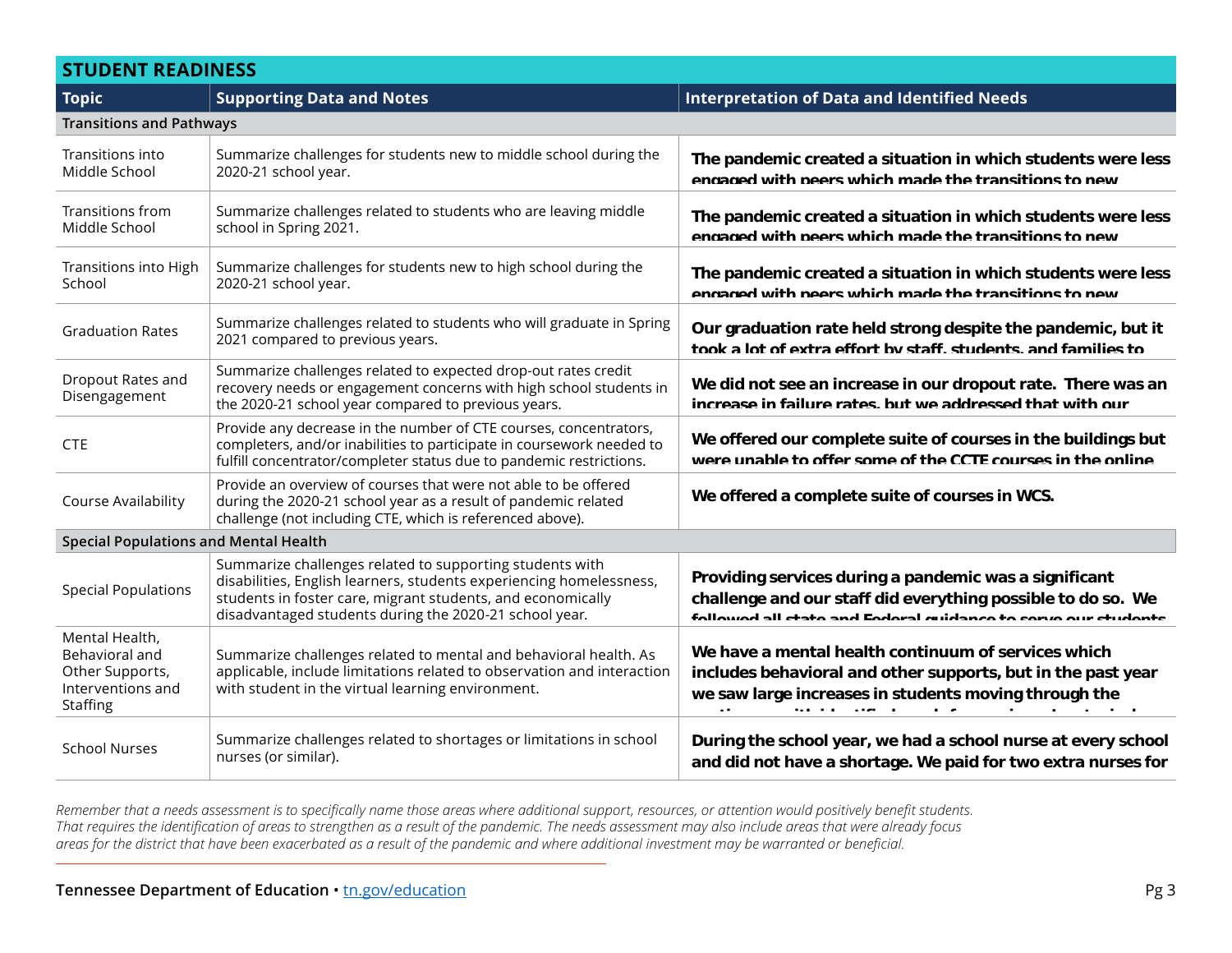| <b>EDUCATORS</b>          |                                                                                                                                                                                                                |                                                                                                                                                                                        |  |  |
|---------------------------|----------------------------------------------------------------------------------------------------------------------------------------------------------------------------------------------------------------|----------------------------------------------------------------------------------------------------------------------------------------------------------------------------------------|--|--|
| Topic                     | <b>Supporting Data and Notes</b>                                                                                                                                                                               | <b>Interpretation of Data and Identified Needs</b>                                                                                                                                     |  |  |
| <b>Staff Retirements</b>  | Summarize differences in the number of staff retirements during<br>the 2020-21 school year as compared to previous years. Please<br>differentiate between instructional staff and other staff.                 | Instructional staff saw a 35% increase in retirements in 20-21<br>compared with 18-19 and a 76% increase compared with<br>10.20 Non instructional staff saw a 221% increase in         |  |  |
| <b>Staff Resignations</b> | Summarize differences in the number of staff resignations which<br>occurred during the 2020-21 school year as compared to previous<br>years. Please differentiate between instructional staff and other staff. | Instructional staff saqw a 31% increase in resignations in<br>20-21 compared with 18-19 and a 55% increase compared with<br>10.20 Non-instructional staff saw a 44% increase in        |  |  |
| Extended<br>Quarantines   | Provide the number and percent of instructional staff and non-<br>instructional staff who faced more than two quarantine periods (10<br>days or longer).                                                       | We do not have this data                                                                                                                                                               |  |  |
| Classroom<br>Vacancies    | Provide the total vacancies for the teacher of record in the district<br>during the 2020-21 school year.                                                                                                       | We had 34 teacher leaves of one month or longer during the<br>20-21 school year.                                                                                                       |  |  |
| Other Vacancies           | Summarize any other critical vacancies that impacted the district<br>during the 2020-21 school year.                                                                                                           | We had large turnover and vacancy rates (turnover higher<br>than 20%) in 20-21 in our Teaching Assistant (both general<br>education and coecial education) roles. We struggled to find |  |  |

| <b>OTHER CONSIDERATIONS</b>       |                                                                                                                                                                                                             |                                                                                                                                                                                 |  |  |  |
|-----------------------------------|-------------------------------------------------------------------------------------------------------------------------------------------------------------------------------------------------------------|---------------------------------------------------------------------------------------------------------------------------------------------------------------------------------|--|--|--|
| <b>Topic</b>                      | <b>Supporting Data and Notes</b>                                                                                                                                                                            | Interpretation of Data and Identified Needs                                                                                                                                     |  |  |  |
| Access to Technology              | Provide the percent of time when students learning in a virtual<br>environment did not have consistent access to a device. Provide this<br>information for elementary, middle, and high school grade bands. | This was very rare and we did not measure the exact number<br>as it was constantly changing as we problem-solved and<br>repended to individual needs                            |  |  |  |
| Access to High-<br>Speed Internet | Summarize student and staff access to high-speed internet during<br>virtual instruction, how that changed over the year, and how that<br>might have impacted opportunity and access.                        | 90-100% We were able to troubleshoot and provide<br>assistance to families to help them get access either through<br>Kaisots we provided partnerships with service providers or |  |  |  |
| <b>Facility Constraints</b>       | Summarize facility constraints that impacted instruction (ie. space<br>concerns leading to hybrid schedules).                                                                                               | Not a concern.                                                                                                                                                                  |  |  |  |

*Remember that a needs assessment is to specifically name those areas where additional support, resources, or attention would positively benefit students. That requires the identification of areas to strengthen as a result of the pandemic. The needs assessment may also include areas that were already focus areas for the district that have been exacerbated as a result of the pandemic and where additional investment may be warranted or beneficial.*